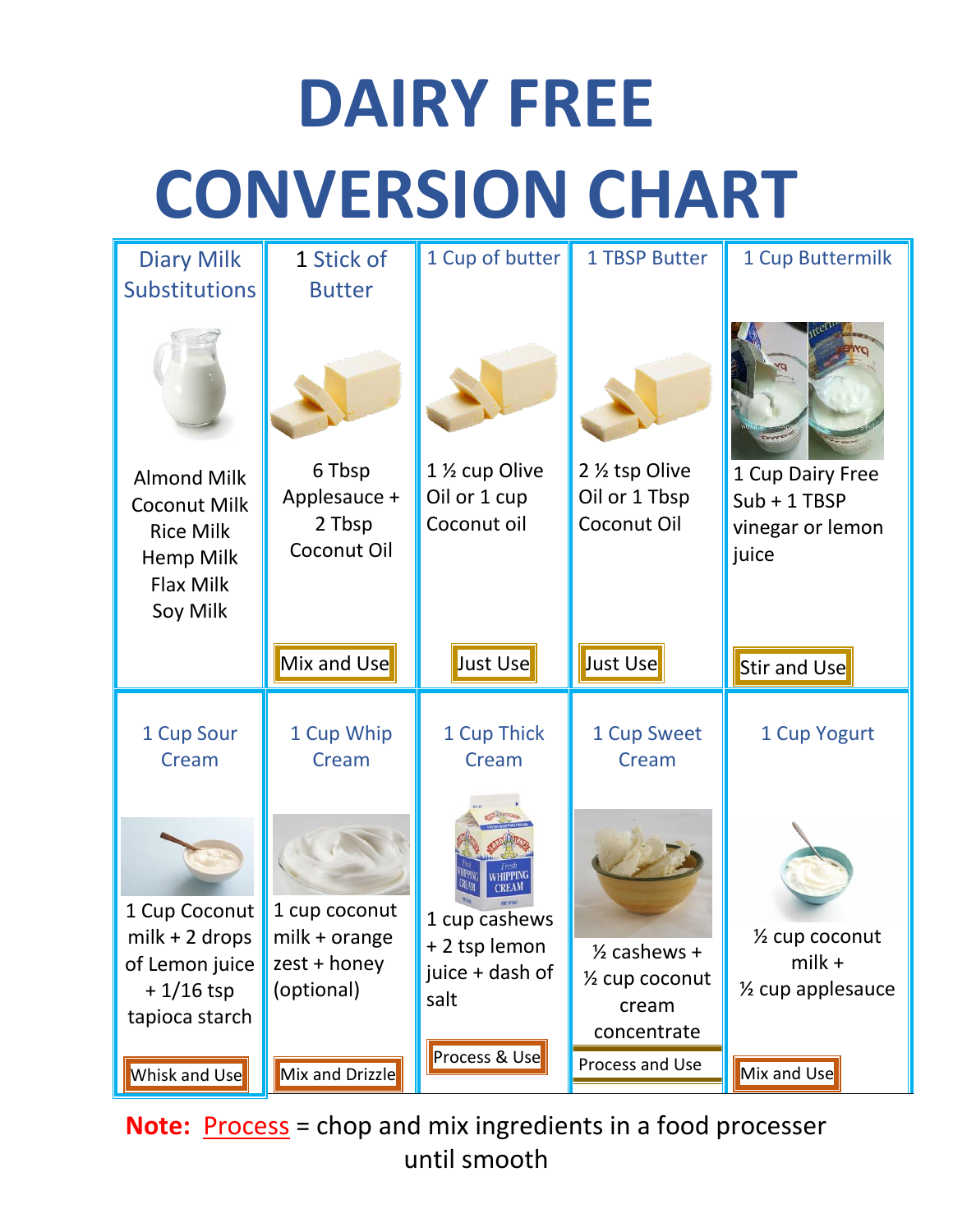## **DAIRY FREE CONVERSION CHART**

|  | Process & Use |  |
|--|---------------|--|
|  |               |  |
|  |               |  |
|  |               |  |
|  |               |  |
|  |               |  |

**Note:** Process = chop and mix ingredients in a food processer until smooth